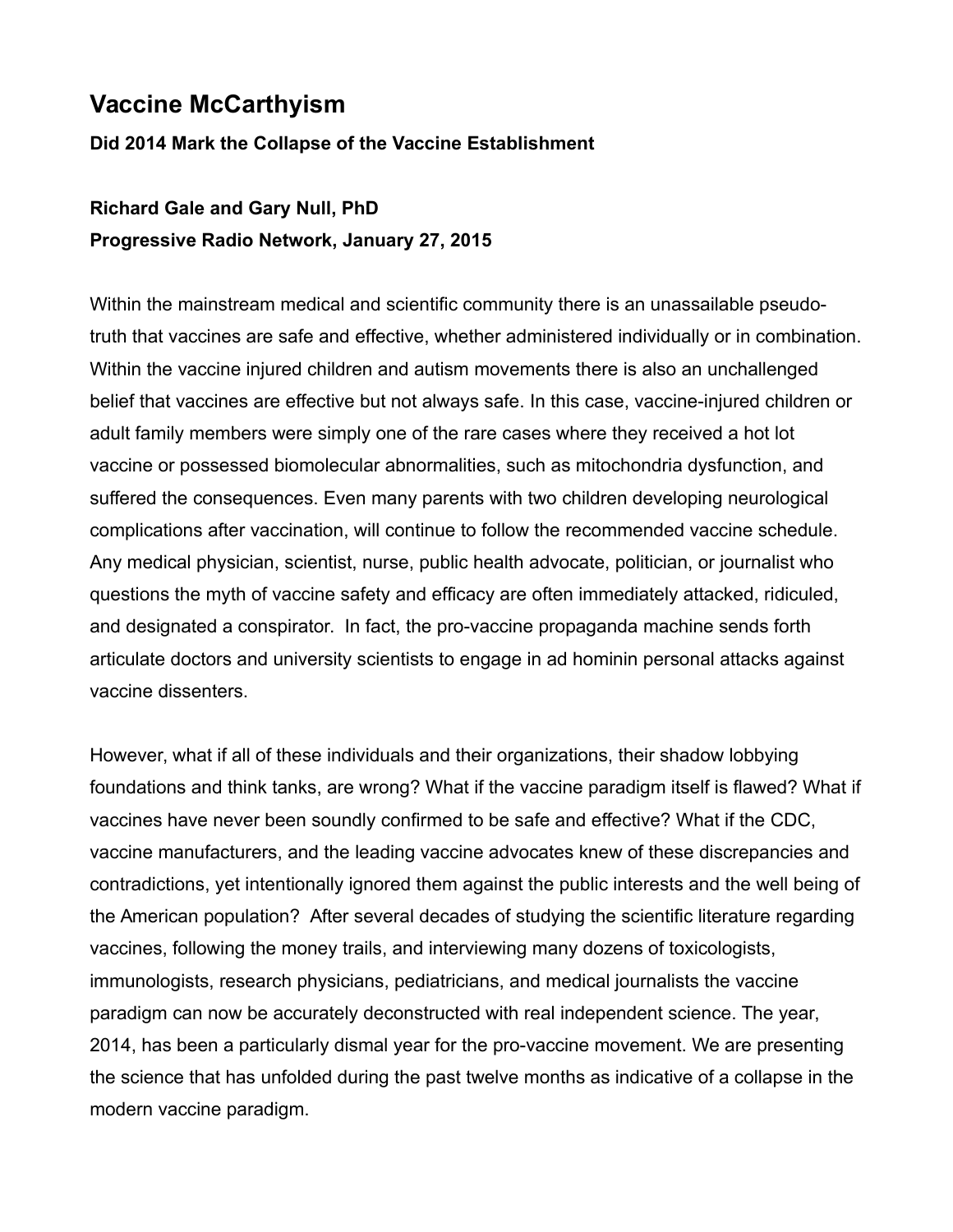Last year, 2014, may well be the watershed year marking the demise of the vaccine era. Without any recent credible and sound biological science to support their claims for vaccines' efficacy and safety, the vaccine complex and its federal allies have been forced to rely upon courts of law and the ignorance of an inept mainstream media to further promulgate their flawed mythologies to advance the vaccine agenda.

Rarely does a whistleblower emerge from the federal health agencies. Government and corporate entities that are notoriously hierarchical, such as the CDC, FDA, and Health and Human Services, ruthlessly prevent dissention from their ranks. In the Obama era, when whistleblowers are persecuted more than ever before, it is an act of great courage for a person to come forth and reveal government malfeasance, corruption, and criminal behavior. Therefore, it was a shocking surprise last year when a senior epidemiologist at the CDC, Dr. William Thompson, acted upon his moral conscience and released thousands of pages of CDC documents with research data to Congress that unveil the agencies long history of fraudulent studies and medical cover-ups that hid the serious failures and health risks of vaccines.

Dr. Thompson is a distinguished scientist who has worked at the CDC since 1998. Prof. Brian Hooker, a specialist in molecular and cellular systems, and the first person to be contacted by Dr. Thompson, stated during a recent **broadcast** that the released documents are not simply a smoking gun. Rather it is a "wildfire." Dr. Thompson is currently cooperating with members of a Congressional subcommittee. Thousands of American parents with vaccine damaged children, suffering from permanent neurological impairment and autism, await a trial that will finally bring to justice many of the nation's top health officials.

Dr. Thompson, who co-authored and published research on vaccine thimerosal mercury—still included in some vaccines, especially the influenza vaccine—has admitted he was part of the CDC's conspiracy to obscure scientific evidence proving thimerosal and the MMR vaccine as causal factors for autism. During an interview on the Autism Media Channel, he stated that he would never give his pregnant wife a flu shot because of its high concentration of mercury. "I don't know why they still give it to pregnant women," Dr. Thompson stated. "That's the last person I would give mercury to."[1] After reviewing some of the CDC data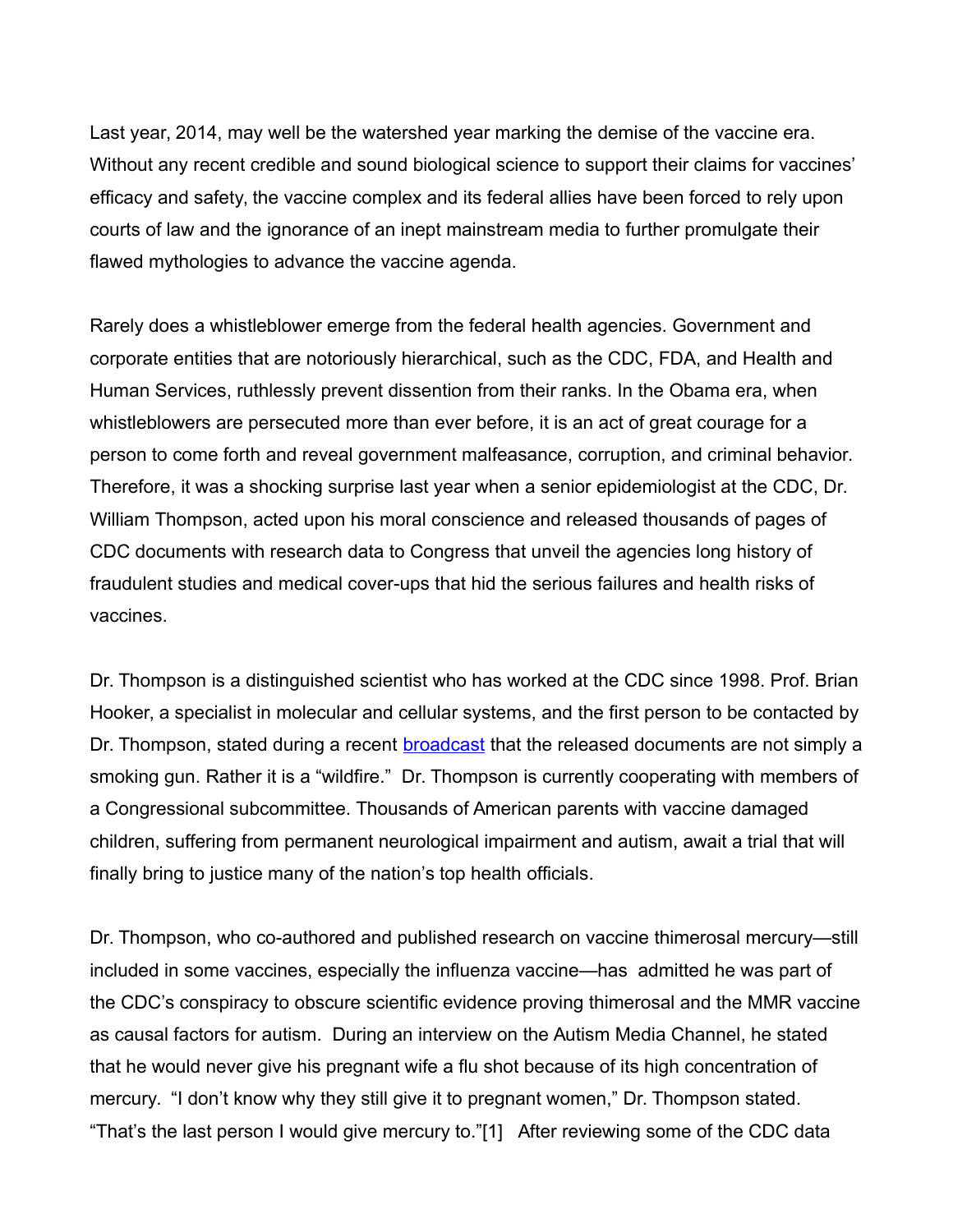received by Dr. Thompson, as well as data records acquired through freedom of information submissions, Prof. Hooker discovered that the CDC has known since 2001 that children exposed to thimerosal *in utero* were 800 percent more likely to regress into autism. This data was intentionally excluded from the CDC paper published in the journal *Pediatrics* in an effort to disprove a thimerosal-autism association. During the radio **broadcast**, Prof. Hooker unearthed evidence that the CDC has known for a decade that children receiving the MMR vaccines on schedule were nearly 300 percent more likely to regress into autism compared to children whose parents decided to withhold the vaccine until after the child was older.

Americans are rapidly losing confidence in the CDC. According to National Consumers League poll, over two-thirds of Americans believe vaccines cause autism, which the CDC categorically denies.[2] Almost two months after the media reported on the Thompson revelations, a CBS News poll showed public approval of the CDC nosedived to 37%, down from 60% the previous year. Vaccine apologists and the major media claim this large decrease is due to the CDC's dismal handling of the Ebola crisis; however, Thompson's whistleblowing received over 750 million Twitter impressions indicating that vaccine efficacy and safety is far more on the public's mind.[3] Positive endorsement of the CDC would plummet further if the public knew the full extent of CDC officials lying to Congress and their conspiracy to commit medical fraud for over a dozen years. Imagine the tens of thousands of children and families who would have been saved from life-long neurological damage and immeasurable suffering if the CDC was not indebted to protecting the toxic products of the pharmaceutical industry and was serving the health and well-being of American children?

The Thompson whistleblowing case is the tip of the iceberg and now putting the vaccine establishment into a panic. Nevertheless, 2014 was a dreadful year for the vaccine establishment and other medical revelations provide further encouragement for parents to withhold or refuse vaccination.

## **The Council of Foreign Relations Mistakenly Proves the Largest Outbreaks of Infectious Diseases Are Within the Most Highly Vaccinated Populations.**

An early 2014 report released by the Council of Foreign Relations to identify countries with the highest rates of disease outbreaks, accidently revealed that the most highly vaccinated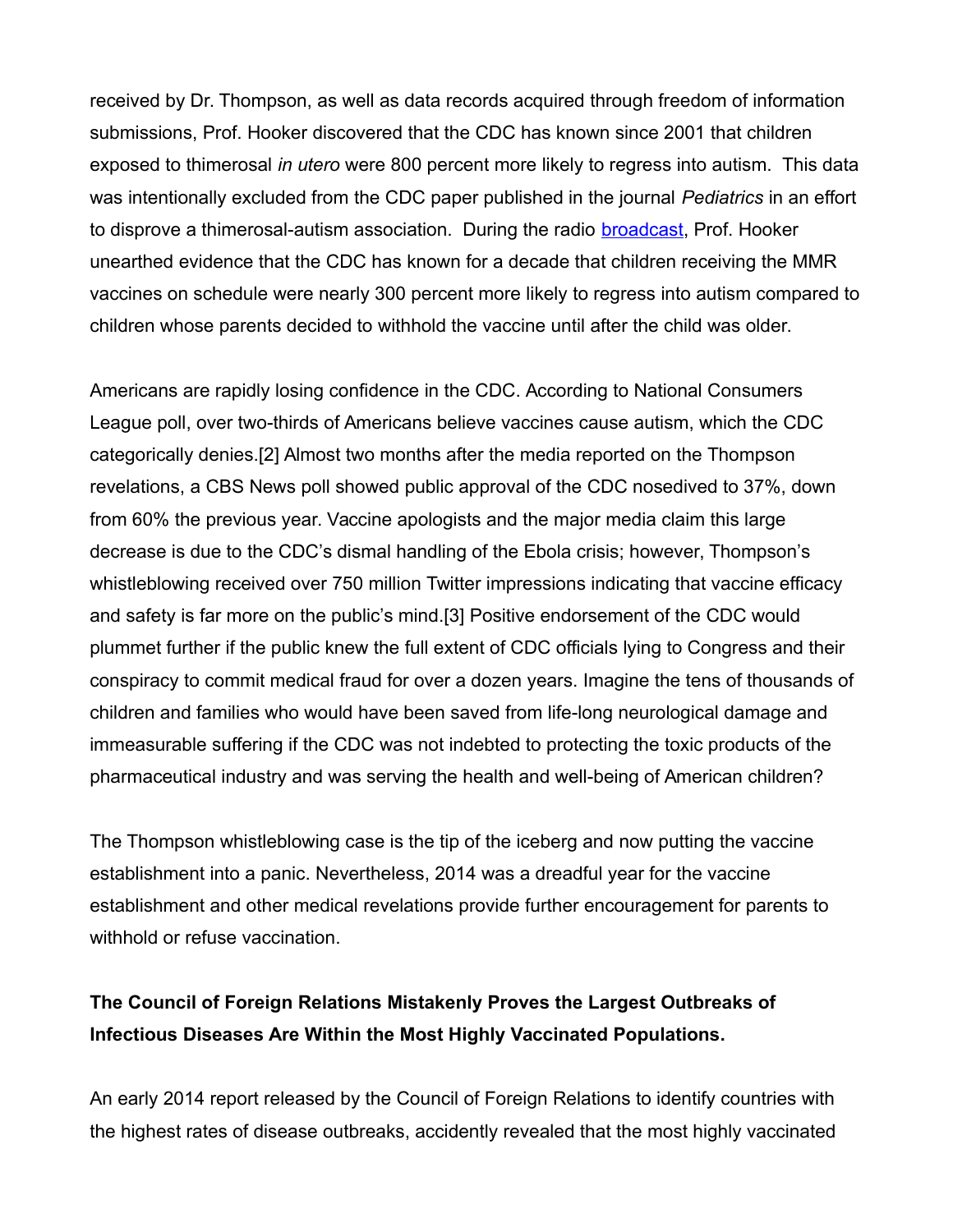populations are also those with the greatest number of outbreaks for those same infectious diseases. This was especially the case for measles, mumps, rubella, polio and pertussis outbreaks. The US, Canada, the European Union, Australia and New Zealand, and Japan each with the highest number of mandated vaccines—led the list of nations. The Office of Medical and Scientific Justice, which analyzed the report, concluded that the Council's report clearly suggests the theory of "herd immunity" is failing or was flawed to begin with. Given the repeated incidences of infectious outbreaks in populations with 94% or more vaccine compliance, and the emergence of new viral strains, the concept of herd immunity should be forgotten. The Office offers several possibilities to explain the report: 1) vaccines are increasingly becoming ineffective and causing "immune dysfunction," and 2) "vaccine antigen responses" may be reprogramming viruses while weakening the immune systems of the most vaccinated individuals.[4]

#### **Another World Health Organization Influenza Debacle**

Predicting the particular influenza strains to protect populations has never been a fine art. We might remember the doom and gloom scenarios spread by the WHO and CDC over the H1N1 swine flu in 2009. The federal agencies of warning for a viral apocalypse, which never occurred, had as much credibility as Y2K and New Age Mayan predictions at the turn of the millennium. At their best, flu vaccines remain around 60% efficacy according to official health statistics. However, the World Health Organization's predictions for this year's flu strains were a bust. The match was such a failure that the CDC was forced to warn the American public that the 2014-2015 flu vaccine was only 23% effective, off by 77%.[5] Given that the 2012- 2013 flu season was only 27% effective for the 65 years-plus age group, it can be estimated that this year's flu shot is near useless for the elderly. Predictive methodologies to determine which flu strains emerge during any given influenza season have more in common with primitive mathematical divination than sound science. For the 1992-1993 and 1997-1998 seasons, the vaccine concoction of flu strains was only 16% effective. Katherine Severyn, who monitors the actual WHO prediction results and compares them with CDC claims has stated that, "depending upon the study cited, [flu] vaccine efficacy actually ranges from a low of 0%." [6]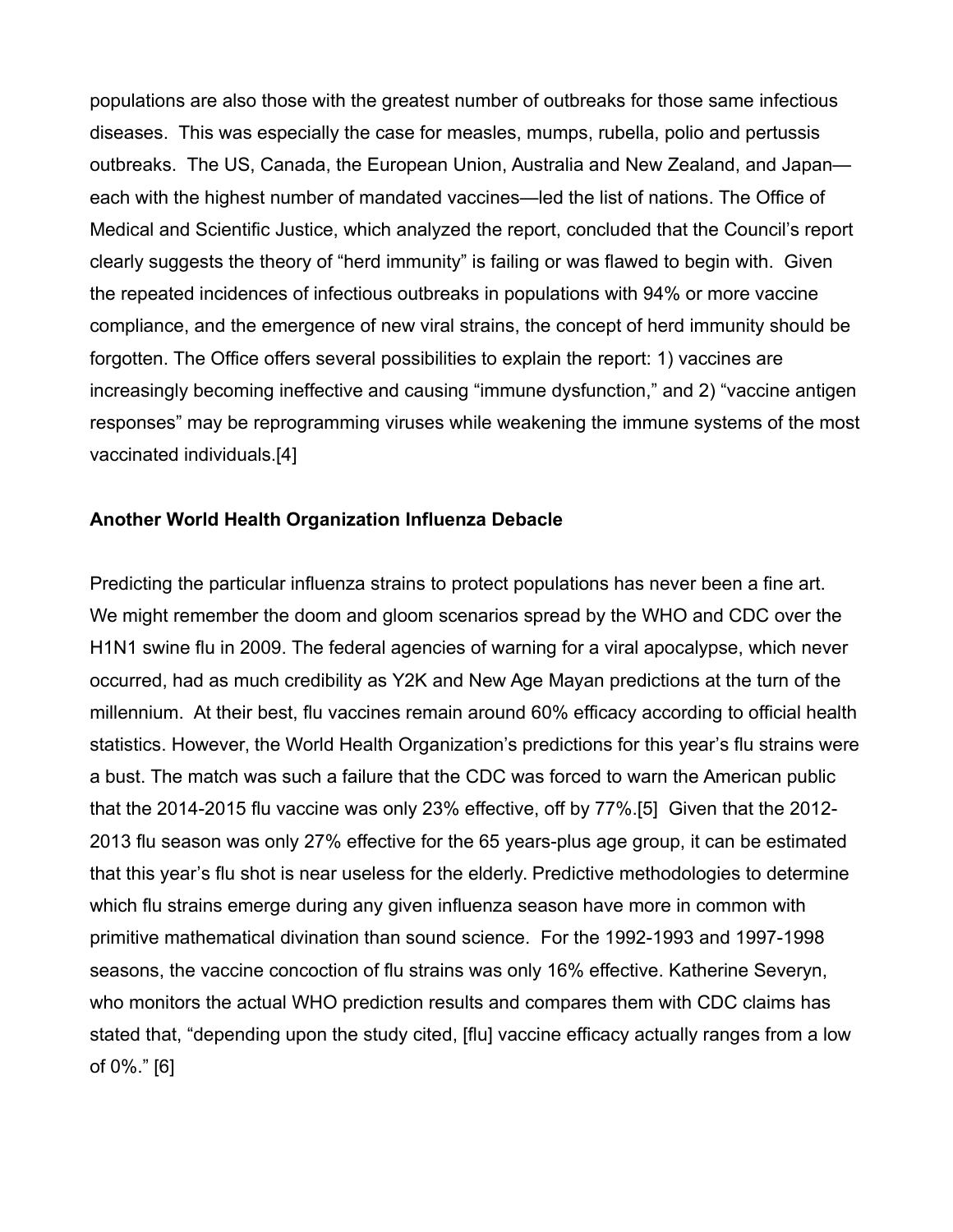Year after year, the US government spends approximately a billion dollars to purchase flu vaccines from the pharmaceutical cartel. Year after year, these vaccines prove to be capable of immunizing only a modest portion of the population. Since the CDC estimates it will have purchased 151-156 million flu shots to dump off this year, there is little else it can do except fudge science, release misleading propaganda and continue to distribute a useless snake oil.

#### **More Bad News for the Influenza Vaccine**

An ineffective seasonal vaccine is the least of the flu shots problems. In December 2014, the Department of Justice released its report outlining compensation paid out to vaccine injured victims. Based upon the statistics, the flu vaccine has been shown to be the most dangerous reported. Fifty-nine percent of awarded flu vaccine injuries were for Guillain-Barre Syndrome. [7]

Although, a final report of injuries and death from this year's influenza vaccines won't be made public until the end of 2015, the 2013-2014 vaccines accounted for over 93,000 adverse reactions, including 8,888 hospitalizations and 1,080 deaths according to the government's Vaccine Adverse Events Reporting System (VAERS).[8] By the CDC's own omission, the VAERS database only accounts for approximately 10% of adverse vaccine events. Do the math and the actual number far outweighs reported complications from contracting wild flu viruses.

Although, earlier research has shown that influenza vaccines contribute to adverse inflammatory cardiovascular alternations, which are lethal to senior citizens, and significant inflammation in pregnant women that may be associated with an increase in pre-term births and preeclampsia, new studies published in 2014 should raise further alarm:

A team of Finnish scientists at Finland's National Institute for Health and Welfare, recorded 800 cases of narcolepsy associated with Glaxo's flu vaccine Pandemix. Vaccine ingredients other than the viral antigen or engineered component, are most often believed to be the primary culprits to adverse vaccine reactions. The Finnish research, on the other hand, indicated that the Glaxo vaccine's altered viral nucleotide likely contributed to the sudden rise in sleeping sickness.[9] Dr. Paul Offit, the premier media celebrity for the vaccine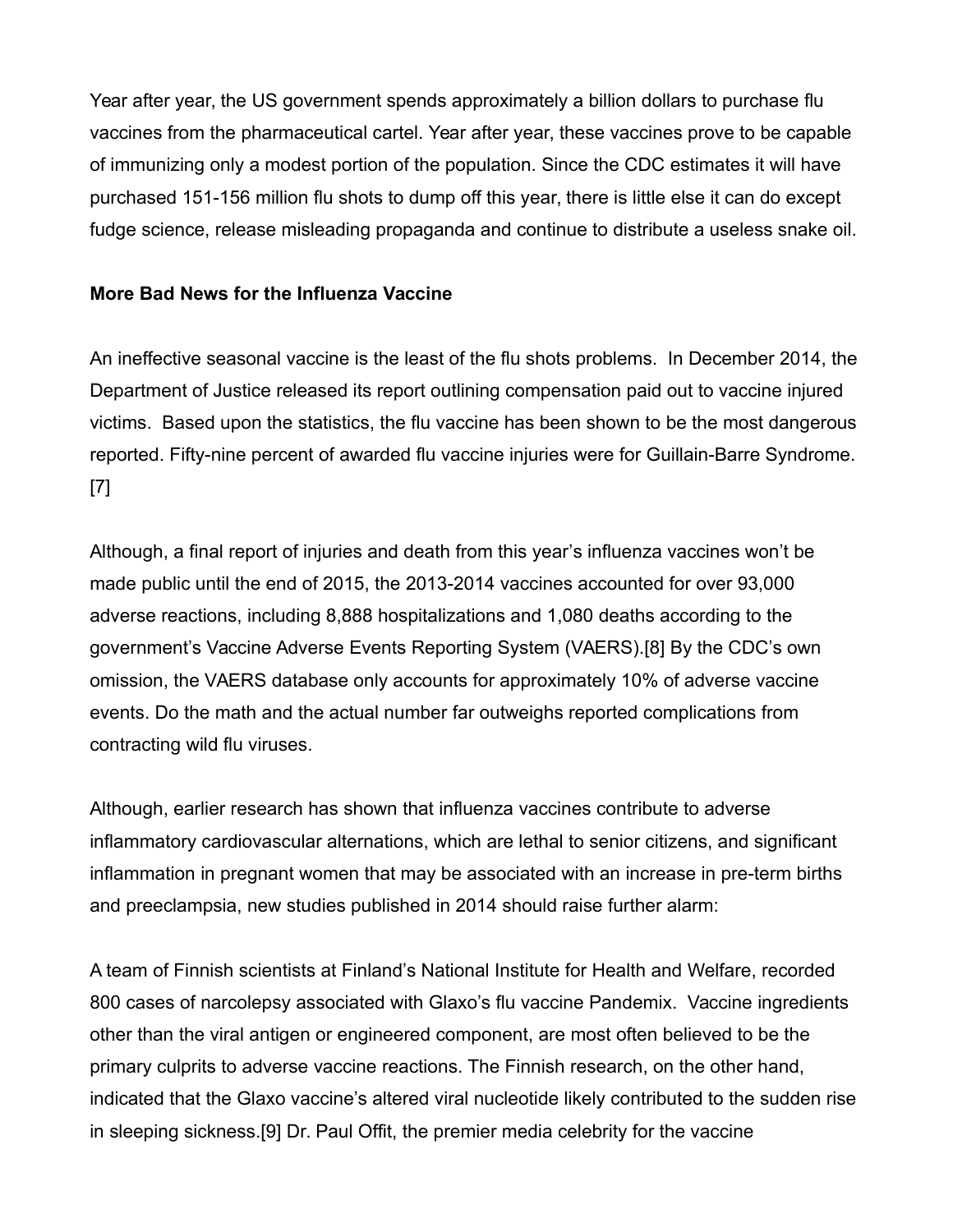establishment, has repeatedly made claims that infants can safely withstand tens of thousands of viral antigens; therefore, according to Offit, parents should not fear innumerable vaccinations at a single time. This new finding on the contrary, sends a warning to all pregnant women and parents that it is not simply vaccines' many toxic ingredients that pose worry, but the bioengineered viral components are also potentially life threatening.

For almost a decade, the CDC has known influenza vaccines are ineffective in the elderly but continues to market them without hesitation. Hence in November 2014, five senior citizens at an assisted living facility in Dacula, Georgia, died within week after all residents were vaccinated.[10] During the previous year's flu vaccine trials, Sanofi Pasteur's Fluzone killed 23 elderly participants during the vaccine trial. Nevertheless, the vaccine was approved and continues to be marketed towards senior citizens.[11]

#### **The Mumps Vaccine: Another Useless Shot**

The question whether the mumps vaccine should have ever been put on the market has been debated since the 1950s. Over fifty years ago the nation's chief federal epidemiologist, E.H. Lossing, warned that the mumps vaccine, which doesn't provide lifelong immunity, would create a far more medically dangerous and costlier problem for people who become infected as adults.[12] At its best, the mumps vaccine may protect a person for 2 years, according to Dr. Greg Poland, head of the Mayo Clinic's Vaccine Research Group.[13] In 2014, there were over 1000 mumps cases and all outbreaks occurred in highly vaccinated populations.[14] It was far worse in 2006, writes Lawrence Solomon for the Huffington Post. During that year 84% of the 6,500 mumps cases were fully vaccinated young adults. Among the almost 450 mumps cases in the American South last year, only 3 were unvaccinated. What is more disturbing, researchers at the Bordeaux University Hospital in France, found that vaccinated adults were contracting a particularly malignant strain of mumps that contributed to meningitis, inflammation of the testicles, and hearing impairment.[15]

#### **Secondary Transmission of Measles from a Fully Vaccinated Woman**

A study published in a 2014 issue of the journal *Clinical Infectious Diseases* confirmed that not only may measles occur in vaccinated individuals, but a 2011 measles outbreak in New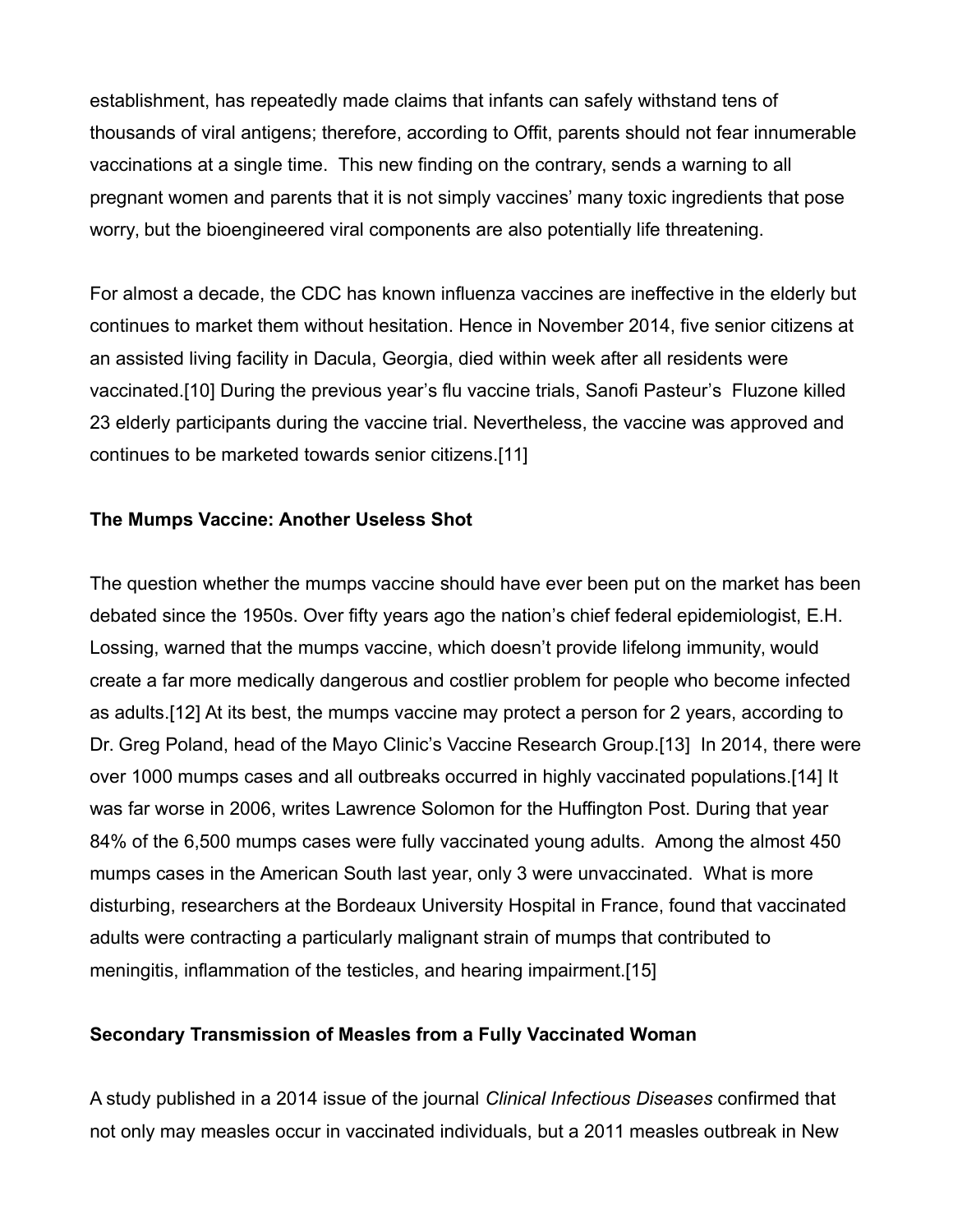York City may have had its source in a fully vaccinated individual. Not only did the vaccinated woman, dubbed "Measles Mary", contract the disease, but she also passed it to four others, two who were vaccinated. This is the first confirmed medical case of secondary measles transmission causing an outbreak. Earlier in the year, another study confirmed that individuals vaccinated against pertussis can be infectious carriers of the virus and can likely infect others who either do not respond immunologically to the pertussis vaccine or who are unvaccinated.[16]

The conclusion is that the B. pertussis vaccinated individual now endangers the health of the unvaccinated and vaccinated alike.

Earlier, a far greater blow against the efficacy of the measles vaccine came when Dr. Gregory Poland, Editor in Chief of the journal *Vaccine* and founder of the Mayo Clinic's Vaccine Research Group, published a surprising statement that the measles vaccine has a poor record of efficacy. Despite the high 95% measles vaccination compliance of children entering kindergarten, and the CDC's propaganda that the vaccine has defeated the virus, measles outbreaks are rising. For the first half of 2014, there were 16 large measles outbreaks in the US. Dr. Poland does not believe this is due to unvaccinated individuals, but because of the failure of the vaccine.[17]

These types of vaccine failures, which are also occurring far more frequently in pertussis outbreaks, further puts to rest the herd immunity hypothesis.

#### **A Bad Year for the Pertussis Vaccine**

Outbreaks of whooping cough have been increasing annually. However, state and local health authorities investigating and gathering statistics on pertussis outbreaks are discovering the highest numbers of infected persons among the vaccinated. Mississippi, with the highest vaccination rate in the country, has shown significant increases in whooping cough cases, with only 9% of those infected being unvaccinated. Across the nation, the most highly infected are those who have received three or more pertussis shots and boosters.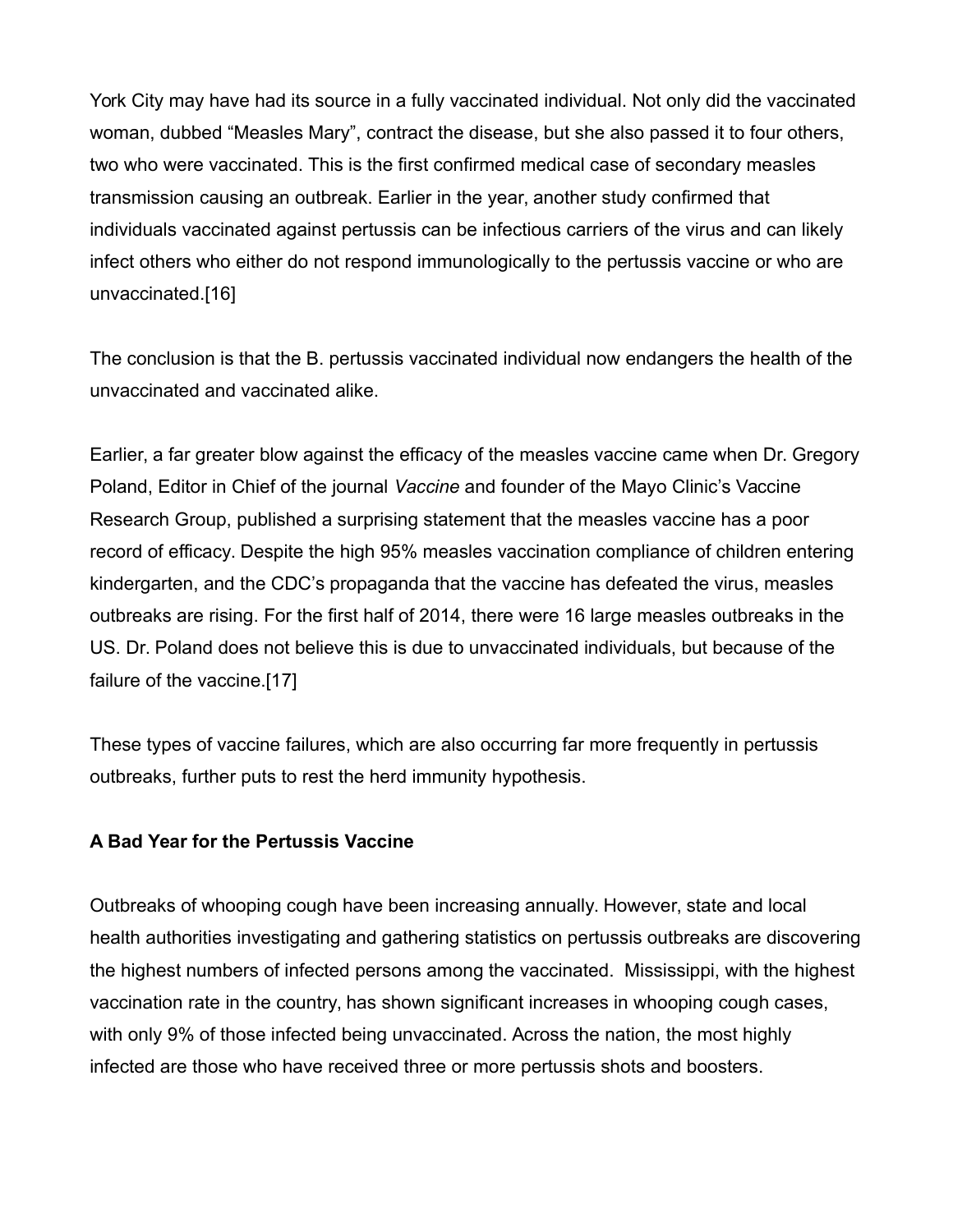However, it was in Australia last year that the government's National Center for Immunization and Research of Vaccine Preventable Diseases found that the pertussis vaccine effectiveness is waning far more rapidly than expected, even among vaccinated 3 year olds. [18]

While the mainstream media and the vaccine establishment have launched a brutal campaign to blame unvaccinated individuals for the recent upsurge in pertussis infections, the CDC has publicly announced the contrary. Dr. Anne Schuchat from the CDC has stated, "We know there are places around the country where there are large numbers of people we aren't vaccinated. However, we don't think those exemptors are driving this current wave. We think it is a bad thing that people aren't getting vaccinated or exempting, but we cannot blame this wave on that phenomenon."[19] What Americans need to know is that more virulent strains of B. pertussis have emerged that are not covered by current DpT vaccines. Earlier, Australian immunologists suggested that the emergence of a new vaccine-resistant B. pertussis strain may be due to over vaccination. What the world is witnessing with antibiotic resistant organisms, due to the over use and abuse of antibiotic medications, is similarly occurring with viruses targeted by vaccines.

#### **Would You Like Some Depression with Your Rubella Vaccine?**

It is common to feel out of sorts and depressed when feeling ill and under the weather. But might a vaccine be the cause for the depression? In 2014 medical departments at Hebrew University in Israel and the Max Planck Institute for Psychiatry in Germany, two of the world's most distinguished institutes, published a double blind study revealing that teenage girls vaccinated with attenuated rubella virus had a statistically significant increase of induced bouts of depression up to ten weeks. The increase in post-vaccine depression occurred among girls in lower socioeconomic brackets. Today with over 50% of school age children in America living in poverty, the rubella vaccine is now contributing to serious psychological episodes and problems that are repeatedly reported in the mainstream psychological literature.[20]

#### **Put a Hold on that Hepatitis B Vaccine`**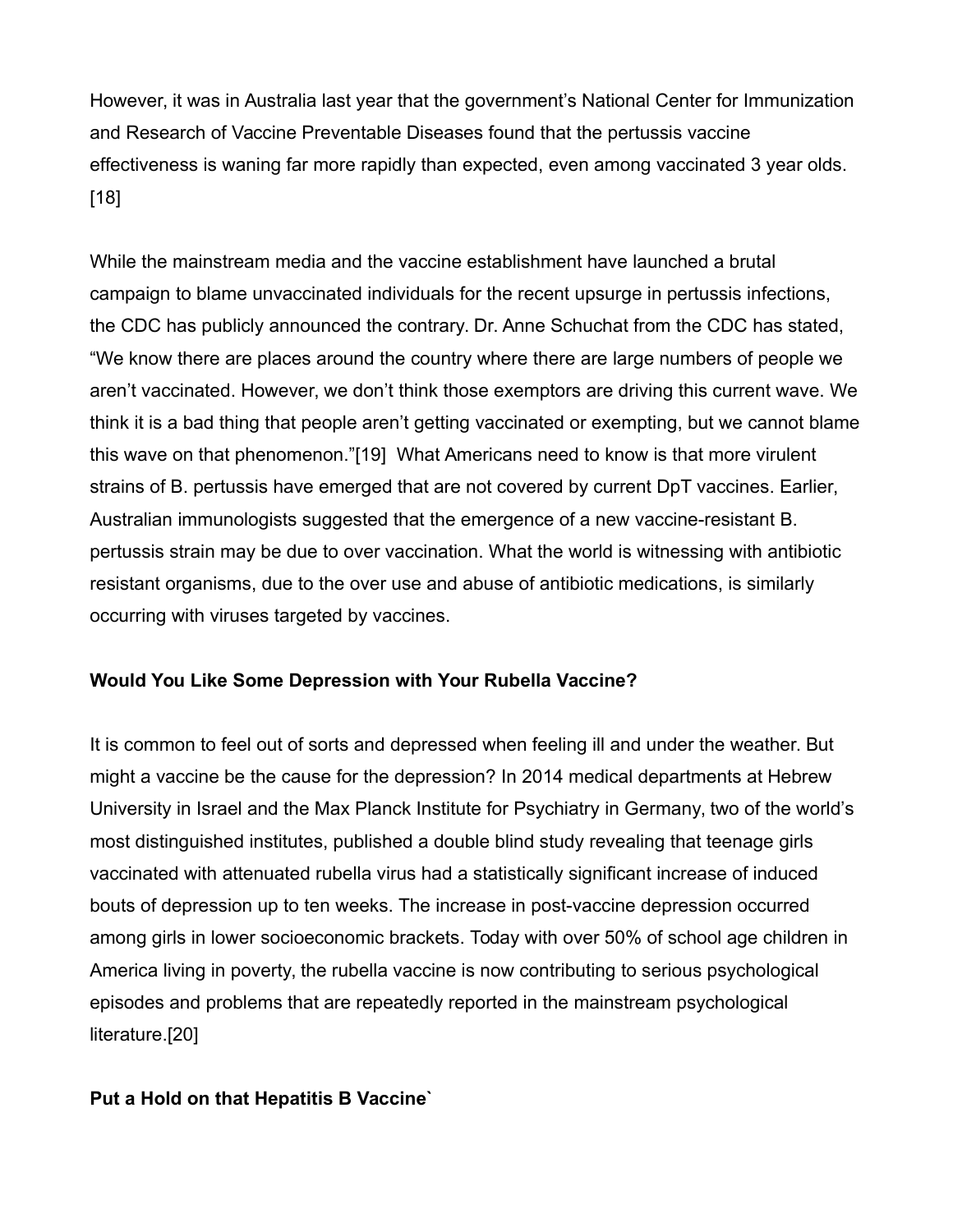Although an association between multiple sclerosis and the hepatitis B vaccine has been debated for over 15 years, the CDC continues to categorically deny this relationship. However, a 2014 retrospective French study investigating the sudden spike in multiple sclerosis cases since 1993, identified France's mass Hepatitis B vaccination program as the perpetuator for a doubling of MS cases within a few years. MS is a demyelinating disease of the nerves. The French scientists suspect that a vaccine protein contributed to the breakdown of myelin. Again, it is not only the non-viral ingredients we should be scared about. In the US there are 10,000 new cases of MS annually, and infants are vaccinated with the hepatitis B vaccine immediately after birth.[21]

#### **The Safety of Paul Offit's Rotateq Vaccine Questioned, Again**

Sayer Ji, editor of GreenMedInfo, noted that the Rotateq vaccine against the rotavirus, developed by Paul Offit for Merck, contained a live simian retrovirus that has likely infected millions of children around the world. The study was published in the prestigious *Journal of Virology* in 2010. Yet a more recent 2014 study published in *Advances in Virology* identified another viral contaminant in Offit's vaccine: a baboon endogenous virus "likely due to the monkey cell line in which Rotateq was produced from." Only time will tell whether Offit's contaminated vaccine will have the impact of the tainted polio vaccine with the carcinogenic S40 virus.[22]

### **Exposing the Fraud of the Human Papilloma Vaccine (HPV)**

A paper out of the University of California at Berkeley and appearing in the October 2013 issue of *Molecular Cytogenetics* came to public attention last year to suggest that cervical cancer may not be caused by the human papilloma virus. If the theory is correct that may prove that the HPV vaccines Gardasil and Cervarix do not prevent cervical cancer at all.[23]

Moreover, researchers at the University of Guelph in Canada reported that the HPV vaccine acts upon a "mechanism" by which the vaccine is altering transmission leading to higher oncogene expression among vaccinated girls. The implications from this research is that the vaccine is driving the evolution of viral virulence, similar to what is being observed with vaccines for pertussis, mumps and measles.[24]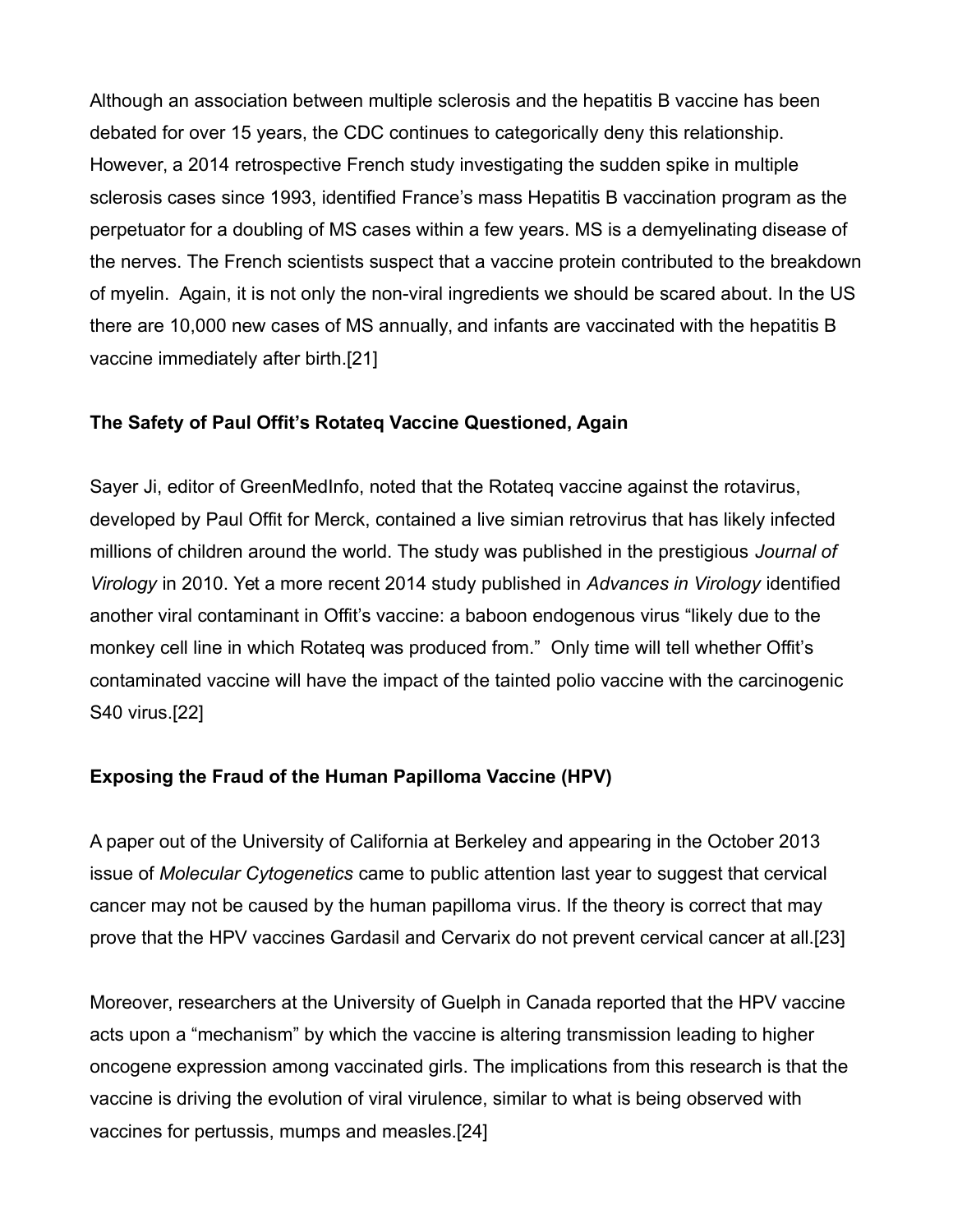#### **Chickenpox Vaccine is Shown to Increase Disease Rates**

Again, 2014 has been a dismal year for the pro-vaccine community. Even the chickenpox vaccine, long thought to be safe and effective, is failing with the others. Back in 2005, South Korea mandated the varicella vaccine to all children under15 months. Regardless of the country's 97% compliance—well, above herd immunity's claims to eradicate infectious disease—chickenpox infections have not declined and in fact have increased three-fold between 2006 and 2011.[25]

### **Conclusion**

The vaccine establishment is desperate. The ghosts of their fraudulent science, manipulated research, misleading propaganda across mainstream media and in the blogosphere are returning to haunt them. The pro-vaccine pundits are rapidly losing credibility as increasing numbers of parents and young adults educate themselves about vaccine efficacy and their health risks. If it were left for an open scientific debate between pro-vaccinators and those opposing vaccines, the former would not have sound science on their side.

It is time for a national debate to end vaccine madness. As further research emerges, as the vaccine paradigm is further stripped away, future generations will be looking back upon vaccination as a barbaric, primitive practice.

#### NOTES

1 http://naturalsociety.com/epidemiologist-cdc-says-never-give-pregnant-wife-flu-shot/

#### 2

http://www.nclnet.org/survey\_one\_third\_of\_american\_parents\_mistakenly\_link\_vaccines\_to autism

3 http://naturalsociety.com/american-public-officially-loses-faith-cdc/

4 [http://whitetv.se/sv/inget-fritt-medium-i-sverige/1106-council-on-foreign-relations-cfr-visar](http://whitetv.se/sv/inget-fritt-medium-i-sverige/1106-council-on-foreign-relations-cfr-visar-att-ovaccinerade-aer-friskare-aen-vaccinerade.html)[att-ovaccinerade-aer-friskare-aen-vaccinerade.html](http://whitetv.se/sv/inget-fritt-medium-i-sverige/1106-council-on-foreign-relations-cfr-visar-att-ovaccinerade-aer-friskare-aen-vaccinerade.html) (Sweden)

5 http://america.aljazeera.com/articles/2014/12/3/flu-vaccine-ineffective.html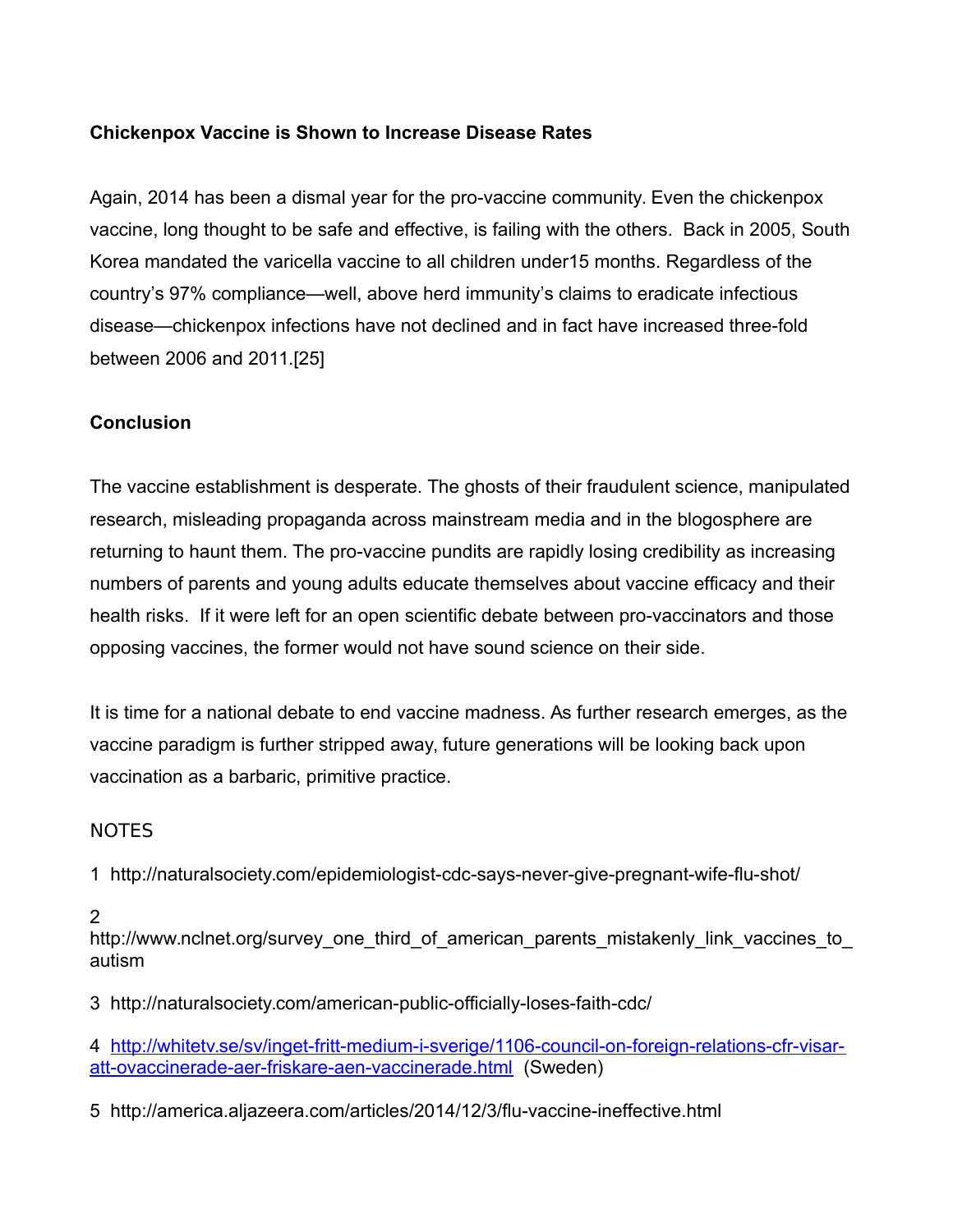6 Richard Gale and Gary Null, "Flu Vaccines: Are They Effective and Safe?" Progressive Radio Network, September 28, 2009

7 [http://healthimpactnews.com/2015/why-are-so-many-healthy-people-dying-from-the-flu](http://healthimpactnews.com/2015/why-are-so-many-healthy-people-dying-from-the-flu-after-receiving-the-flu-shot/#sthash.21InKK2H.dpuf)[after-receiving-the-flu-shot/#sthash.21InKK2H.dpuf](http://healthimpactnews.com/2015/why-are-so-many-healthy-people-dying-from-the-flu-after-receiving-the-flu-shot/#sthash.21InKK2H.dpuf)

8 http://www.thelibertybeacon.com/2014/11/11/last-years-flu-vaccine-killed-and-injured-over-93000-us-citizens-will-this-year-be-any-different/

9 http://www.globalresearch.ca/finnish-scientists-identify-link-between-glaxosmithklinesswine-flu-vaccine-pandemrix-and-narcolepsy/5423154

10 http://healthimpactnews.com/2014/6-seniors-die-after-flu-shot-at-assisted-care-center-ingeorgia/

11 http://healthimpactnews.com/2013/23-seniors-died-after-receiving-this-years-flu-shot-soldby-pharmacies/

12 http://www.huffingtonpost.ca/lawrence-solomon/mumps-in-nhl\_b\_6351358.html

13 http://www.forbes.com/sites/tarahaelle/2014/12/16/nhl-mumps-outbreak-whats-up-withthe-vaccine/

14 http://www.ncbi.nlm.nih.gov/pubmed/25391635

15 http://cid.oxfordjournals.org/content/early/2014/02/27/cid.ciu105

16 <http://cid.oxfordjournals.org/content/early/2014/02/27/cid.ciu105>

17 [http://www.washingtonpost.com/national/health-science/measles-cases-are-spreading](http://www.washingtonpost.com/national/health-science/measles-cases-are-spreading-despite-high-vaccination-rates-whats-going-on/2014/06/23/38c86884-ea97-11e3-93d2-edd4be1f5d9e_story.html)[despite-high-vaccination-rates-whats-going-on/2014/06/23/38c86884-ea97-11e3-93d2](http://www.washingtonpost.com/national/health-science/measles-cases-are-spreading-despite-high-vaccination-rates-whats-going-on/2014/06/23/38c86884-ea97-11e3-93d2-edd4be1f5d9e_story.html) [edd4be1f5d9e\\_story.html](http://www.washingtonpost.com/national/health-science/measles-cases-are-spreading-despite-high-vaccination-rates-whats-going-on/2014/06/23/38c86884-ea97-11e3-93d2-edd4be1f5d9e_story.html)

18 http://articles.mercola.com/sites/articles/archive/2012/04/17/pertussis-vaccine-forwhooping-cough-effects.aspx

19 http://www.cdc.gov/media/releases/2012/t0719\_pertussis\_epidemic.html

20 http://www.ncbi.nlm.nih.gov/pubmed/11268375

21 http://link.springer.com/article/10.1007%2Fs12026-014-8574-4#page-1

22 http://www.greenmedinfo.com/blog/breaking-news-millions-children-infected-vaccinesafety-experts-rotateq-vaccine

23 http://sanevax.org/hpv-not-cause-cervical-cancer/